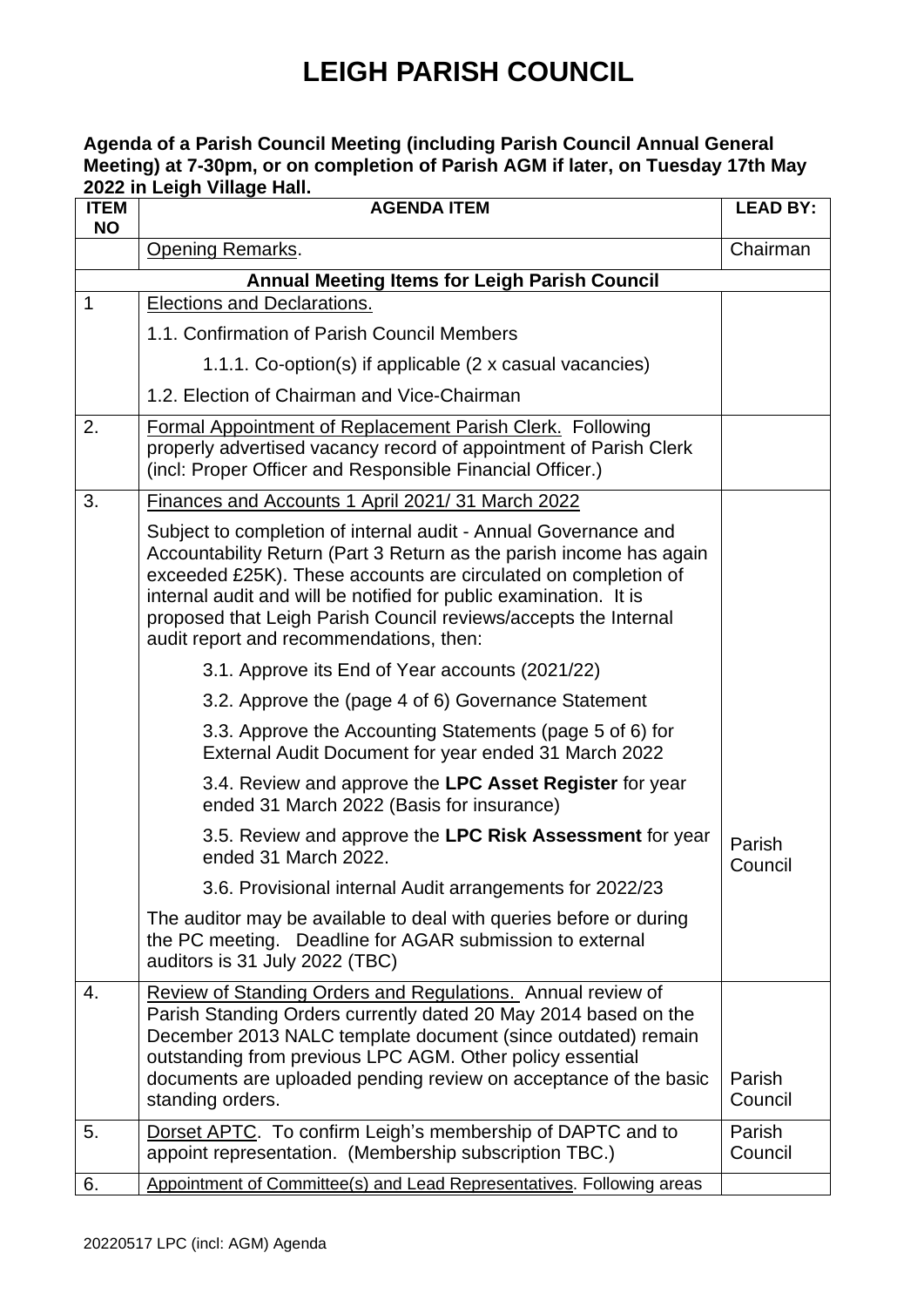| <b>ITEM</b> | <b>AGENDA ITEM</b>                                                                                                        | <b>LEAD BY:</b>    |
|-------------|---------------------------------------------------------------------------------------------------------------------------|--------------------|
| <b>NO</b>   | of interest and activity to be represented, including but not exclusively -                                               |                    |
|             | current incumbents noted:                                                                                                 |                    |
|             | Boyle's Trust: Current Trustee - Christopher Fox<br>$\bullet$                                                             |                    |
|             | Finger Posts: Cllr A Bennett, with appointed representative:<br><b>Graham Fudge</b>                                       |                    |
|             | Climate Change Initiatives: Cllr C Dixon<br>$\bullet$                                                                     |                    |
|             | Flooding: Cllr A Bennett<br>$\bullet$                                                                                     |                    |
|             | Highways & Byways incl: Footpaths: To appoint / Rachel Graham<br>$\bullet$                                                |                    |
|             | Leigh Parish Church (St Andrew's) - Cllr C Dixon and Parochial<br>Church Council.                                         |                    |
|             | Neighbourhood Plan: Nil                                                                                                   |                    |
|             | Transport / NORDCAT: Cllr C Dixon<br>$\bullet$                                                                            |                    |
|             | Planning: Cllr C Dixon<br>٠                                                                                               |                    |
|             | Play Park: To appoint.<br>٠                                                                                               |                    |
|             | Village Green: Cllr M Read                                                                                                |                    |
|             | Village Hall: To Appoint                                                                                                  |                    |
|             | Community Speed Watch: Cllr C Dixon<br>٠                                                                                  |                    |
|             | Defibulator: appointed champion Graham Bugler<br>٠                                                                        |                    |
|             | Annual litter clear up appointed champion Paul Orchard<br>$\bullet$                                                       |                    |
|             | Candle Auction appointed representative: Gordon Morris<br>$\bullet$                                                       |                    |
|             | <b>PARISH COUNCIL MEETING</b>                                                                                             |                    |
| 1.          | Apologies for Absence:                                                                                                    | <b>Clerk</b>       |
| 2.          | Declarations of Interest:                                                                                                 | <b>Councillors</b> |
| 3.          | <b>LEIGH PARISH COUNCIL MINUTES</b>                                                                                       | Chairman           |
|             | To Formally agree Minutes of 18 March 2022 Leigh's Parish Council<br>Meeting – circulated and displayed.                  |                    |
|             | 3.1. Chairman to sign (circulated hard copy)                                                                              |                    |
|             | 3.2. Matters Arising that are not already on this meeting's<br>agenda.                                                    |                    |
|             | Para 9.2.2 Purchase of IT for incoming Clerk.                                                                             |                    |
| 4.          | <b>FINANCES OVERVIEW: Current Year 2022/23</b>                                                                            |                    |
|             | Spreadsheet for current year. Updated to reconciliation as at 30<br>April 2022 (adjusted to 16 May 2022 for in meeting.)  |                    |
|             | 4.1. Insurance Renewal: Review for renewal due by 1 June<br>2022. Not changed from // January 2022.                       |                    |
|             | 4.2. 2021/2 Financial Year-end accounts and AGAR review -<br>including VAT reclaim.                                       | Chairman           |
| 5           | APPROVAL OF PAYMENTS - Schedule of agreed payments made<br>since previous meeting and payments for agreement attached for |                    |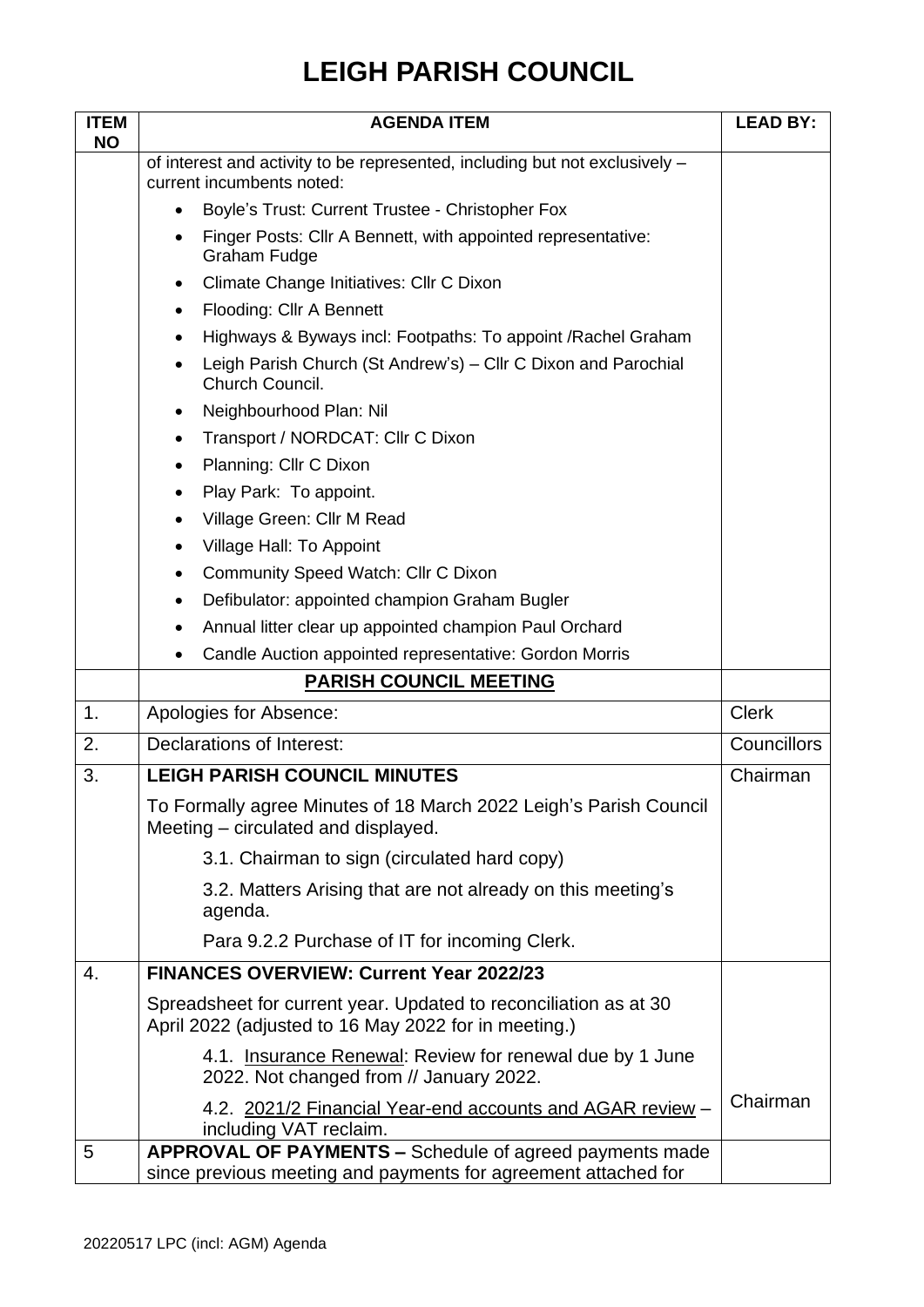| <b>ITEM</b><br><b>NO</b> | <b>AGENDA ITEM</b>                                                                                                                                                                                                  | <b>LEAD BY:</b>            |
|--------------------------|---------------------------------------------------------------------------------------------------------------------------------------------------------------------------------------------------------------------|----------------------------|
|                          | consideration in meeting.                                                                                                                                                                                           |                            |
|                          | 5.1. Pre-meeting -£0 (during audit) + Dorset Council Trade bin<br>collection: £282.88.                                                                                                                              |                            |
|                          | 5.2. In-meeting (on schedule attached) – value at meeting.                                                                                                                                                          |                            |
|                          | 5.3. Pre-authorization. See attached schedule for expected                                                                                                                                                          |                            |
| 6.                       | <b>AUTHORISATION OF BANKING ARRANGEMENTS</b>                                                                                                                                                                        |                            |
|                          | To update parish banking signatories/ authorities on change of<br>personnel.                                                                                                                                        | Clerk/RFO                  |
| $\overline{7}$           | <b>PLAYPARK UPDATE</b>                                                                                                                                                                                              |                            |
|                          | 7.1. RoSPA safety inspection booked for May 2022                                                                                                                                                                    | Chairman                   |
|                          | 7.2. Update from PP committee regarding zip wire proposal                                                                                                                                                           |                            |
| 8.                       | <b>VILLAGE GREEN UPDATE</b>                                                                                                                                                                                         | Chairman                   |
| 9.                       | <b>HIGHWAYS.</b>                                                                                                                                                                                                    |                            |
|                          | Three Gates speed limit - Update                                                                                                                                                                                    | Chairman                   |
| 10                       | <b>PLANNING</b>                                                                                                                                                                                                     |                            |
|                          | New application: P/HOU/2022/02752 - Planning permission<br>for double garage at Droveside, Totnell - DT9 6HT. Parish<br>Council (consolidated) response by 27 May 2022 and<br>consideration in meeting. Circulated. | <b>Clerk</b>               |
|                          | Nil other changes from previous meeting.                                                                                                                                                                            |                            |
| 11.                      | <b>PARISH CLIMATE CHANGE INITIATIVE UPDATE</b>                                                                                                                                                                      | Cllr <sub>C</sub><br>Dixon |
| 12.                      | <b>CORRESPONDENCE RECEIVED.</b> In meeting                                                                                                                                                                          | <b>Clerk</b>               |
| 13                       | ITEMS OF AN URGENT NATURE - SUBJECT TO CHAIRMAN'S<br><b>APPROVAL</b>                                                                                                                                                |                            |
| 14                       | DATE(S) OF NEXT MEETINGS:                                                                                                                                                                                           | Chairman                   |
|                          | Next Scheduled LPC meeting at 7-00pm on Tuesday 12 July 2022,<br>subsequent meetings (Hall booked) as agreed.                                                                                                       |                            |

#### **Item 5 Schedule of Invoices for Agreement in meeting**

| Payable to            | For                                | <b>Value</b> | <b>Remarks</b>   |
|-----------------------|------------------------------------|--------------|------------------|
| <b>TA Holder</b>      | Grass Cutting March & April 2022 - |              | 5.2              |
|                       | Play Park: £105-00                 |              |                  |
|                       | Village Green: £225-00             | £330-00      |                  |
| Dorset APTC           | Inv: 0709, Cllr's Induction        |              | 5.2              |
|                       | Training for Cllr J Dixon          | £49-00       |                  |
| <b>ICO</b>            | Data Protection fee                | £40 Or £35   | DD or cheque     |
| <b>Outgoing Clerk</b> | Salary April/ ? part May 2022      | <b>TBC</b>   |                  |
| Dorset APTC           | Membership 2022/23                 | £180.00      | 5.3. Expected by |
| Zurich                | Insurance 1 June 2022/23           | £550-00      | meeting          |